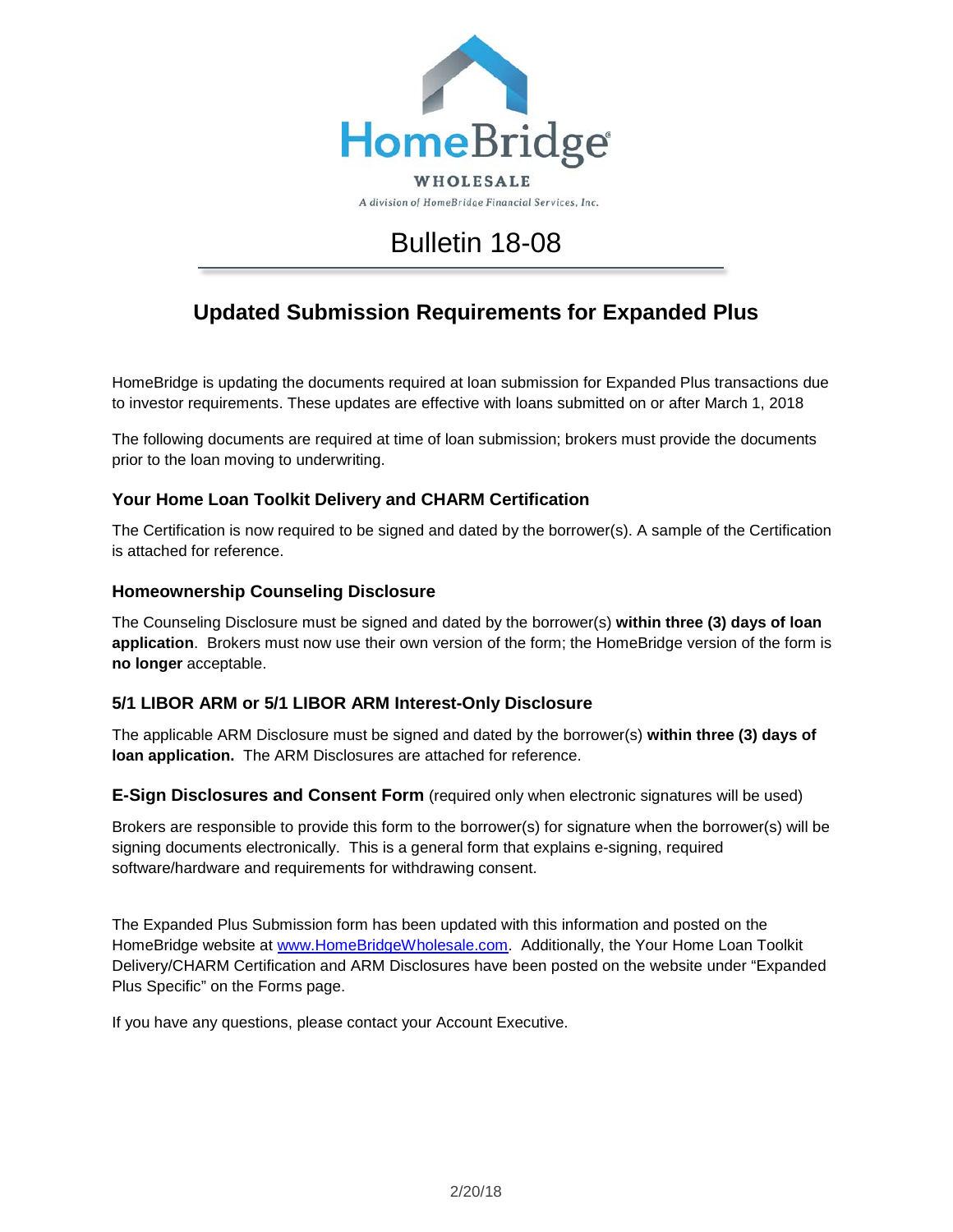## **Your Home Loan Toolkit Delivery and CHARM Certification**

| Date:                    | Loan Number: |  |
|--------------------------|--------------|--|
| <b>Borrower(s) Name:</b> |              |  |
| <b>Property Address:</b> |              |  |
| <b>Broker Name:</b>      |              |  |

The Know Before You Owe mortgage disclosure rule, mandated by the Dodd-Frank Act, requires the Your Home Loan Toolkit: A Step-By-Step Guide, if applicable, and CHARM Booklet be given to the borrower(s) within 3 days of loan application.

By signing below, I/we acknowledge that I/we did receive the above referenced applicable documents from my/our broker identified above within three (3) days of my/our loan application date  $of \_$ 

(mm/dd/yyyy)

| <b>Borrower Signature</b> | <b>Borrower Name (print)</b> | <b>Date</b> |
|---------------------------|------------------------------|-------------|
| <b>Borrower Signature</b> | <b>Borrower Name (print)</b> | <b>Date</b> |
| <b>Borrower Signature</b> | <b>Borrower Name (print)</b> | <b>Date</b> |
| <b>Borrower Signature</b> | <b>Borrower Name (print)</b> | <b>Date</b> |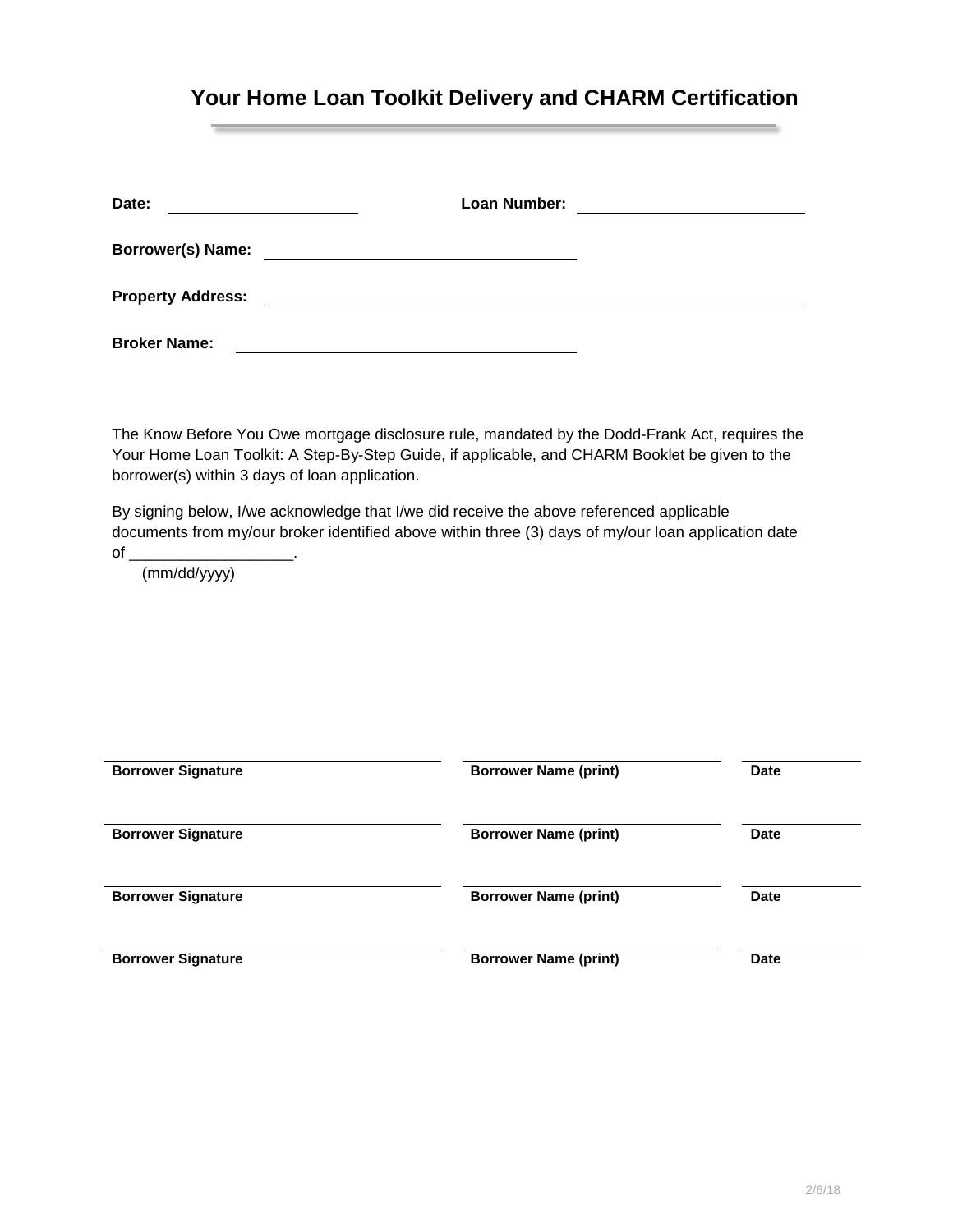## **IMPORTANT ADJUSTABLE RATE MORTGAGE LOAN INFORMATION**

**PLEASE READ CAREFULLY** 5/1 LIBOR Non-Convertible ARM

Date:

Borrower: Loan #:

This disclosure notice is given to you in connection with your application for an adjustable-rate mortgage loan with **HomeBridge Financial Services, Inc.** ("Lender"), and provides information that you should read. An adjustable-rate mortgage loan ("ARM") is a type of loan that permits changes in the loan interest rate. Such changes generally are based on changes in an index, and normally result in an increase or decrease in the regular monthly loan payment. This disclosure notice describes the features of the ARM program you are considering. Information on other ARM programs is available upon request.

## **How Your Interest Rate and Payment Are Determined**

- Your interest rate will be based on an index rate plus a margin.
- Your index is the average of interbank offered rates for one-year U.S. dollar-denominated deposits in the London market (LIBOR). If the index is no longer available at any time during the term of the loan, we (or the designated loan servicer) will choose a new index that is based upon comparable information and give you advance notice of this choice.
- The most recent index figure available 45 days before the adjustment date occurs will be used to determine your new interest rate. Information about the index rate is published in *The Wall Street Journal.*
- Your monthly payment will be based on the interest rate, loan balance, and the loan term.
- Your interest rate will equal the index rate, plus our margin, rounded up to the nearest one-eighth of one percent (0.125%)
- unless interest rate "caps" limit the amount of change in the interest rate. Ask us for our current interest rate and margin. The initial interest rate will have a premium and will not be based on the index used to make later adjustments. Ask us for
- the current amount of our adjustable-rate mortgage discounts or premiums.
- The periodic payment may increase or decrease substantially depending on changes in the rate.

### **How Your Interest Rate Can Change**

- Your interest rate can change at the end of five years and yearly thereafter.
- Your interest rate cannot increase or decrease more than **Five** percentage points (5%) at the first rate adjustment.
- Your interest rate cannot increase or decrease more than **Two** percentage points (2%) at each subsequent adjustment.
- Your interest rate cannot increase more than **Five** percentage points (5%) above the initial interest rate and cannot decrease below the margin over the term of the loan.

### **How Your Monthly Payment Can Change**

- Your monthly payment can change after each interest rate adjustment based on changes in the interest rate.
- Your payment can change every **12** months beginning with payment number **61** based on changes in the interest rate.
- You will be notified at least 210 but no more than 240 days before the **first payment** at the adjusted level is due after any interest rate adjustment, resulting in a corresponding payment change. This notice will contain information about the adjustment, including the interest rate, payment amount, and loan balance.
- You will be notified at least 60 days but no more than 120 days before any subsequent payments at the adjusted level is due after any interest rate adjustment resulting in a corresponding payment change. This notice will contain information about the adjustment including the interest rate, payment amount, and loan balance.

#### **Maximum Interest Rate and Payment Example**

- On a \$10,000 loan with an initial interest rate of **5.375**% (in effect **July 2017**, based on an index value of .629% plus a margin of **3.75**% plus a premium of 0.996%), rounded as provided above the maximum amount the interest rate can rise under this program is **Five** percentage points (5%) to **10.375**%
- To see what your payments would be, divide your mortgage amount by \$10,000, then multiply the monthly payment by that amount.

#### **Demand Feature:** This obligation does **not** contain a demand feature

**Assumption Policy:** Someone buying your house may, subject to conditions, be allowed to assume the remainder of the mortgage based upon the original terms.

#### **Loan Term:** The loan will have a term of **30** years.

I/We hereby acknowledge receiving and reading a copy of this disclosure and the booklet entitled "Consumer Handbook on Adjustable Rate Mortgages".

Borrower Date

Borrower Date